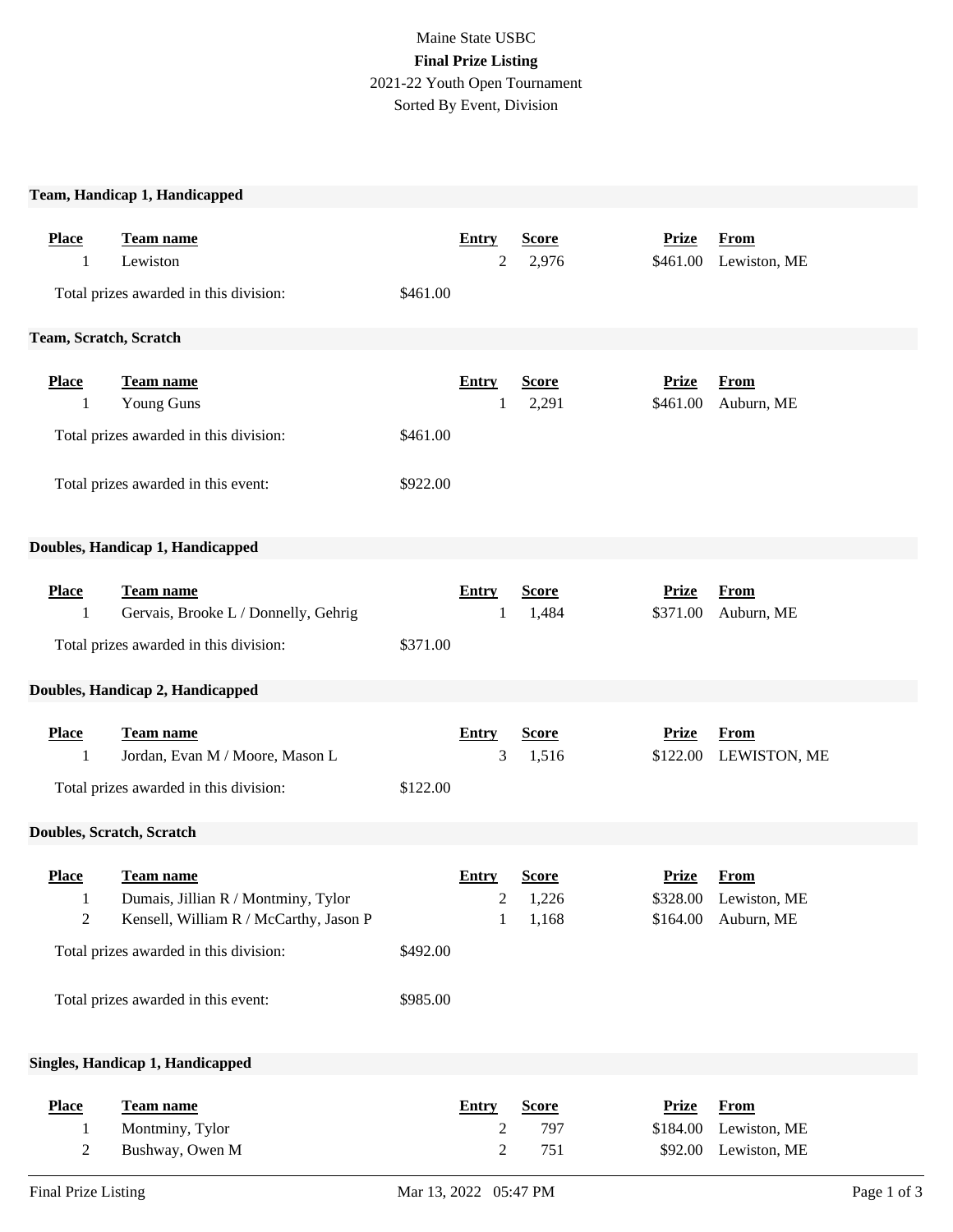|              |                                        |                               | Maine State USBC           |              |              |              |  |
|--------------|----------------------------------------|-------------------------------|----------------------------|--------------|--------------|--------------|--|
|              |                                        |                               | <b>Final Prize Listing</b> |              |              |              |  |
|              |                                        | 2021-22 Youth Open Tournament |                            |              |              |              |  |
|              |                                        | Sorted By Event, Division     |                            |              |              |              |  |
|              | Total prizes awarded in this division: | \$276.00                      |                            |              |              |              |  |
|              | Singles, Handicap 2, Handicapped       |                               |                            |              |              |              |  |
| <b>Place</b> | Team name                              |                               | <b>Entry</b>               | <b>Score</b> | <b>Prize</b> | <b>From</b>  |  |
| 1            | Littlefield, Lucas                     |                               | $\tau$                     | 775          | \$206.00     |              |  |
|              | Total prizes awarded in this division: | \$206.00                      |                            |              |              |              |  |
|              | <b>Singles, Scratch Boys, Scratch</b>  |                               |                            |              |              |              |  |
| <b>Place</b> | Team name                              |                               | <b>Entry</b>               | <b>Score</b> | <b>Prize</b> | <b>From</b>  |  |
| 1            | McCarthy, Jason P                      |                               | 1                          | 660          | \$198.00     | Auburn, ME   |  |
| $\sqrt{2}$   | Donnelly, Gehrig                       |                               | $\mathbf{1}$               | 631          | \$99.00      | Auburn, ME   |  |
|              | Total prizes awarded in this division: | \$297.00                      |                            |              |              |              |  |
|              | <b>Singles, Scratch Girls, Scratch</b> |                               |                            |              |              |              |  |
| <b>Place</b> | Team name                              |                               | <b>Entry</b>               | <b>Score</b> | <b>Prize</b> | <b>From</b>  |  |
| 1            | Dumais, Jillian R                      |                               | $\overline{2}$             | 564          | \$183.00     | Lewiston, ME |  |
|              | Total prizes awarded in this division: | \$183.00                      |                            |              |              |              |  |
|              |                                        |                               |                            |              |              |              |  |
|              | Total prizes awarded in this event:    | \$962.00                      |                            |              |              |              |  |
|              | All Events, Handicap 1, Handicapped    |                               |                            |              |              |              |  |
| <b>Place</b> | <b>Team name</b>                       |                               | <b>Entry</b>               | <b>Score</b> | <b>Prize</b> | <b>From</b>  |  |
| 1            | Montminy, Tylor                        |                               | $\overline{2}$             | 2,439        | \$416.00     | Lewiston, ME |  |
|              | Total prizes awarded in this division: | \$416.00                      |                            |              |              |              |  |
|              |                                        |                               |                            |              |              |              |  |
|              | All Events, Handicap 2, Handicapped    |                               |                            |              |              |              |  |
| <b>Place</b> | Team name                              |                               | <b>Entry</b>               | <b>Score</b> | <b>Prize</b> | <b>From</b>  |  |
| 1            | Littlefield, Lucas                     |                               | 7                          | 2,291        | \$37.00      |              |  |
|              | Total prizes awarded in this division: | \$37.00                       |                            |              |              |              |  |
|              | All Events, Scratch Boys, Scratch      |                               |                            |              |              |              |  |
| <b>Place</b> | Team name                              |                               | <b>Entry</b>               | <b>Score</b> | <b>Prize</b> | <b>From</b>  |  |
| 1            | McCarthy, Jason P                      |                               | 1                          | 1,888        | \$340.00     | Auburn, ME   |  |
|              | Total prizes awarded in this division: | \$340.00                      |                            |              |              |              |  |

## **All Events, Scratch Girls, Scratch**

**Place Team name Entry Score Prize From**